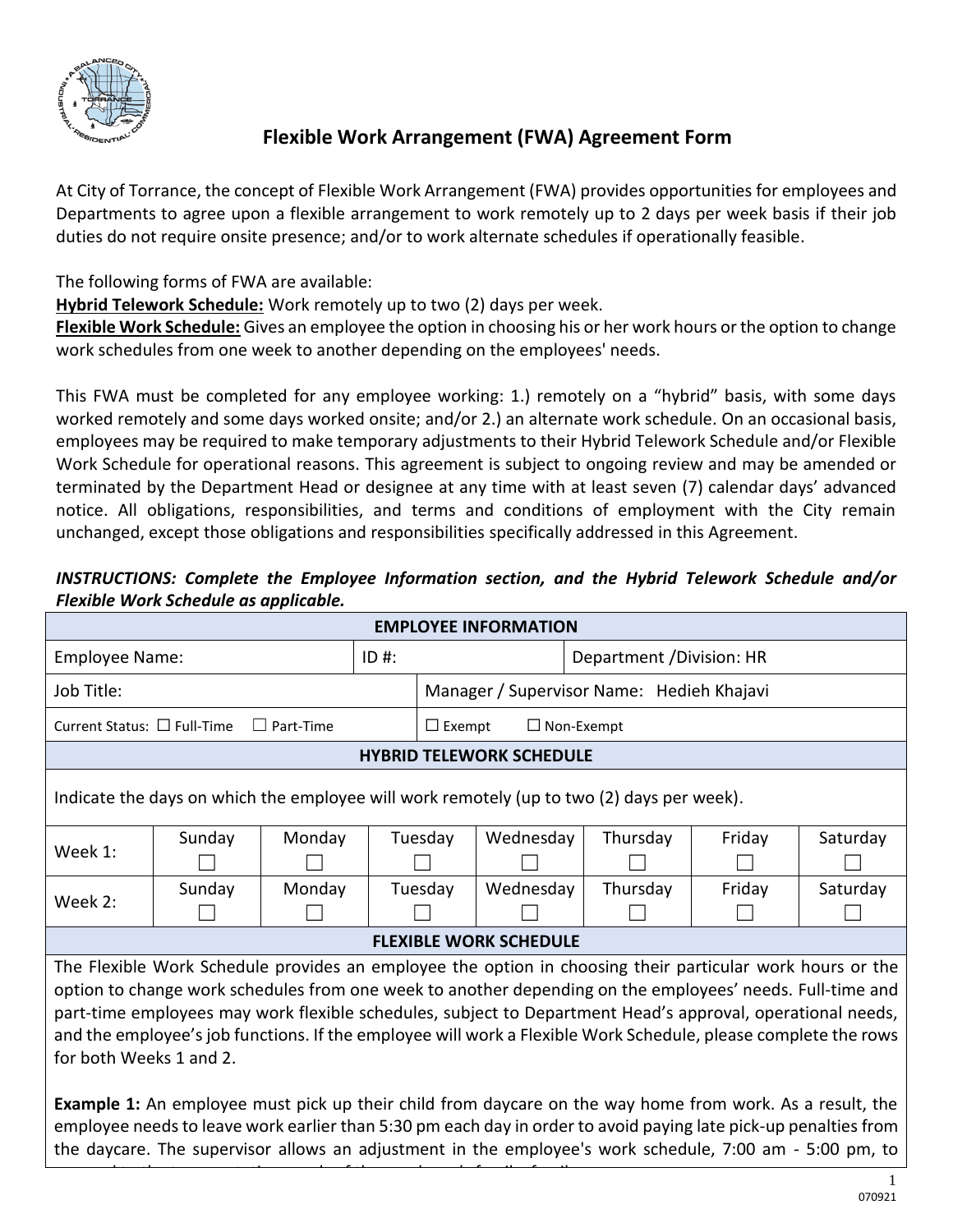|                     | Sunday | Monday | Tuesday | Wednesday | Thursday | Friday | Saturday |
|---------------------|--------|--------|---------|-----------|----------|--------|----------|
| Week 1<br>Schedule: |        |        |         |           |          |        |          |
| Lunch<br>Period:    |        |        |         |           |          |        |          |
| Week 2<br>Schedule: |        |        |         |           |          |        |          |
| Lunch<br>Period:    |        |        |         |           |          |        |          |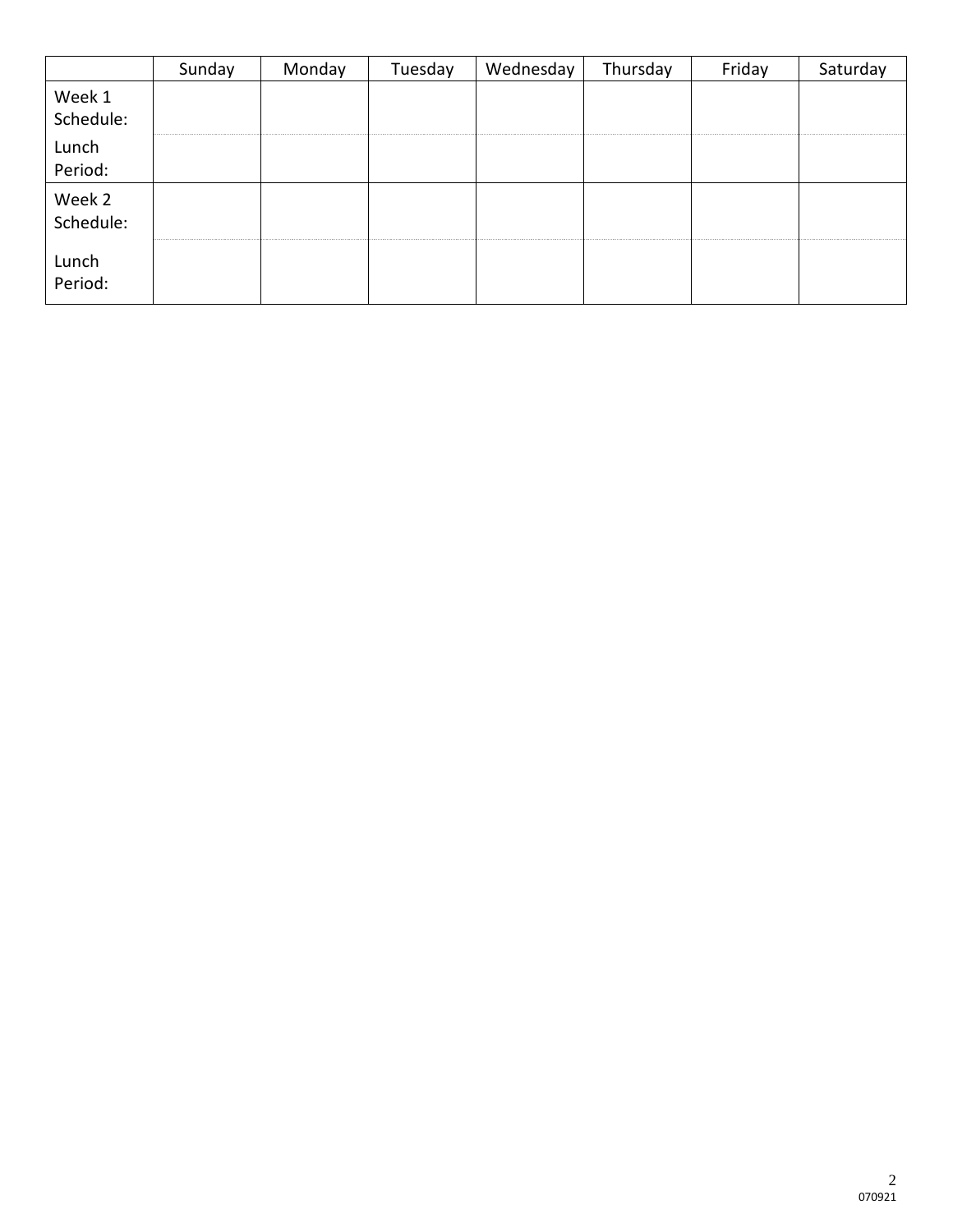#### **ADDITIONAL COMMENTS REGARDING FLEXWORK ARRANGEMENT**

| <b>AGREEMENT DATES AND TERMS</b> |                                                                                                                                                                                                                                                                                                                |  |  |  |  |
|----------------------------------|----------------------------------------------------------------------------------------------------------------------------------------------------------------------------------------------------------------------------------------------------------------------------------------------------------------|--|--|--|--|
| FWA Effective Date:              | $\Box$ FWA End Date: 06/30/2023 (Date may be modified or terminated by<br>the Department Head or Designee at any time with at least 7 calendar days<br>advance notice. In case of emergency, employees while teleworking, can be<br>expected to be in the office within 2 hours of their supervisor's request. |  |  |  |  |
|                                  | $\Box$ FWA End Date:                                                                                                                                                                                                                                                                                           |  |  |  |  |

#### **FWA Authorization:**

- I understand that the Department Head has the authority to establish, approve, or deny FWA requests for individual positions, and that decisions regarding the appropriateness of a FWA are made on a case-by-case basis based on the Department's operational and business needs.
- I understand that on an occasional basis, I may be required to modify my Hybrid Telework Schedule and/or Flexible Work Schedule to meet the operational needs of my department.
- I understand that this agreement is subject to ongoing review and may be modified or terminated by the Department Head or designee at any time with at least seven (7) calendar days advance notice. (The Department may determine a shorter notice period in an urgent or emergency situation, such as an unforeseen staffing shortage or a situation requiring onsite coverage.)

#### **Work Schedule and Availability:**

- I agree to remain accessible during my scheduled work hours. Should I need to modify my work schedule on an occasional basis, I will obtain approval from my manager/supervisor in advance. In case of emergency, employee while teleworking, can be expected to be in the office within 2 hours of their supervisor's request.
- I agree to transfer my work phone to my personal phone includes cell phone to be accessible during my schedule work hours.

## **Work Location Safety:**

- I agree to maintain a safe, secure, and ergonomic work environment, and report work-related injuries to my manager/supervisor at the earliest reasonable opportunity.
- Employee shall hold harmless and indemnify the City against any and all third-party liability, claims, losses, damages, or expenses, arising from flex work arrangement.

## **Equipment / Information Security:**

- I understand that the City will provide laptops only if available.
- I understand that unless otherwise arranged, I am responsible for providing space, telephone, networking and/or Internet capabilities with appropriate speed at my remote location and will not be reimbursed by the City for these or any other related expenses.
- City will not troubleshoot hardware issues of personal equipment such as at home routers, wifi, or other devices.
- I agree to not download City data on a flash drive to use my personal computer for telework.